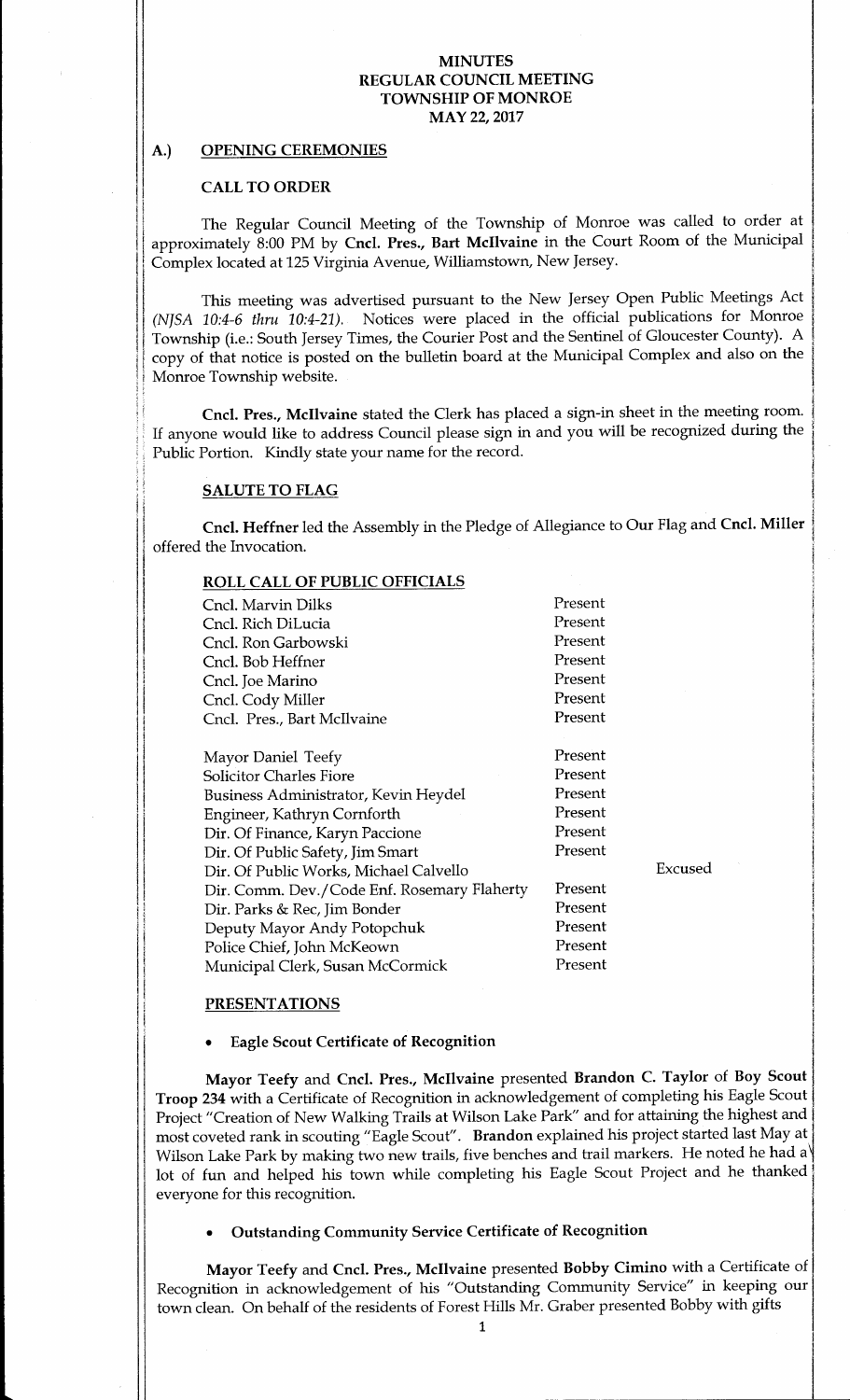#### PRESENTATIONS (cont'd)

from Walmart, Home Depot, Peter's Diner and WAWA in appreciation of his service. Mayor Teefy noted Bobby also helps keep the municipal building clean during the summer one day a week and he thanked him for his service.

#### Miss New Jersey International 2017 Certificate of Recognition

Mayor Teefy and Cncl. Pres., Mcllvaine presented Lindsey Johnston with a Certificate of Recognition in acknowledgement of being crowned Miss New Jersey International 2017 at the pageant was eating disorder awareness in honor of her younger brother Joey who suffered from United Methodist Church in Milton, New Jersey. Lindsey explained her platform for the anorexia and bulimia. Miss Johnston noted she attends various functions spreading awareness and will be competing in <sup>a</sup> national pageant in August against girls all over the world.

#### SPOTLIGHT ON BUSINESS

#### PhotoBliss, LLC- Quandell Iglesia

Quandell Iglesia founder and president of PhotoBliss, LLC and <sup>a</sup> senior in Williamstown High School noted he launched his company when he was <sup>a</sup> junior in high school because he saw the need for photography while working with non-profit organizations such as the Williamstown Chamber of Commerce and the Main Street Committee. He noted he works out of his home and can be reached through his website PhotoBliss.com. He explained since he is still in school he is in the process of hiring photographers for times he is unavailable. Cncl. Miller noted Quandell has donated his time to many non-profit organizations. Quandell explained he has worked for the Volunteer Center of South Jersey and is the past president and past vice-president of the Williamstown Interacts Club, (the high school's version of the Rotary)<br>and through there has been able to serve and give back to other people. He noted after and through there has been able to serve and give back to other people. graduation he will be attending the Antoneli Institute of Graphic Design & Photography in Erdenheim, PA. Mayor Teefy and Cncl. Pres., Mcllvaine thanked Quandell and wished him the best of luck in his future endeavors.

#### APPROVAL OF MINUTES

Cncl. Garbowski made <sup>a</sup> motion to approve the minutes as submitted of the Council Work Session and Regular Council Meeting of May 8, 2017 and the Special Council Meeting of May 15, 2017. The motion was seconded by Cncl. Marino and approved by all members of Council with the exception of Cncl. Miller who Abstained on the minutes of the Special Council Meeting and Cncl. Dilks who Abstained from the minutes of the May 8, 2017 meetings.

#### B.) CORRESPONDENCE

Carnival Permit - St. Mary's Church/ Our Lady of Peace Parish

Cncl. Miller made a motion to approve the Carnival Permit for St. Mary's Church/Our Lady of Peace Parish. The motion was seconded by Cncl. Garbowski and unanimously approved by all members of Council.

Amusement Licenses Hospitality Creek Campground Rockin' Jump<br>John & Doug's Liquors Sharky's Spor John & Doug's Liquors<br>Mirarchi's Williamstown Inn Frio Tavern (Removed paperu

Trio Tavern (Removed paperwork received late, no Rack's Pub & Grill inspection conducted by meeting)

Cncl. Dilks made a motion to approve the Amusement Licenses for the above listed facilities. The motion was seconded by Cncl. Miller and unanimously approved by all members of Council.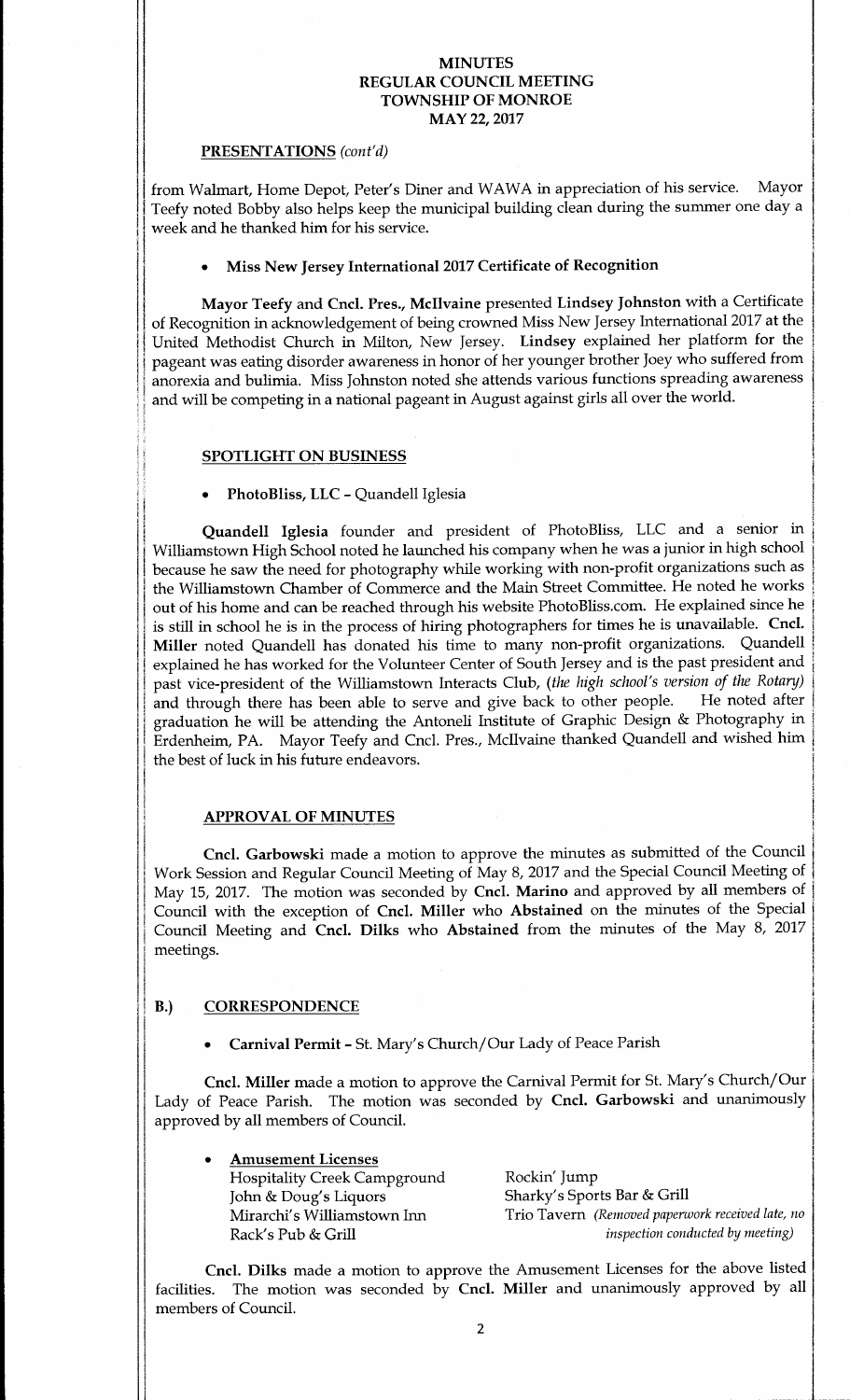#### C.) RESOLUTIONS SCHEDULED- PUBLIC PORTION

Cncl. Garbowski made a motion to open the Resolutions Scheduled-Public Portion. The motion was seconded by Cncl. DiLucia and unanimously approved by all members of Council. With no one wishing to speak Cncl. Miller made <sup>a</sup> motion to close the Resolutions Scheduled-Public Portion. The motion was seconded by Cncl. Garbowski and unanimously approved by all members of Council.

Cncl. Garbowski made <sup>a</sup> motion to bracket for Consent Agenda Resolutions R:147-2017 through R:158-2017. The motion was seconded by Cncl. Miller and unanimously approved by all members of Council in attendance.

R:145-2017 Resolution Of The Township Council Of The Township Of Monroe Awarding A Contract For Professional Services To The Municipal Engineer For Final Design/ Public Bid And Construction Administration/ Inspection Services For The Resurfacing Of The Owens Park Tennis Court Within The Township Of Monroe

Cncl. Dilks made a motion to approve Resolution R:145-2017 as amended by the of the paragraph dealing with "30 Days". The motion was seconded by Cncl. deletion of the paragraph dealing with "30 Days". Garbowski and unanimously approved by all members of Council.

#### CONSENT AGENDA

R:147-2017 Resolution Awarding A Contract For Professional Services To Adams, Rehmann & Heggan Associates, Inc. For Dam Inspection And Report With Respect To The Lower Victory Lakes Dam For The Township Of Monroe, County Of Gloucester, State Of New **Jersey** 

R:148-2017 Resolution Approving The Bill List For The Council Meeting Of May 22, 2017

R:149-2017 Resolution Awarding A Contract For The Purchase Of A Toro Groundmaster 4000-D And Accessories To Turf Equipment& Supply Company

R:150-2017 Resolution Of The Township Council Of The Township Of Monroe Authorizing The Mayor To Execute A Shared Services Agreement Between The County Of Gloucester And The Township Of Monroe New Jersey (Family Movie Entertainment Monroe Township Library)

R:151-2017 Resolution Of The Township Council Of The Township Of Monroe Awarding Bid To Granturk Equipment Co., Inc. For Supply And Delivery Of Parts And Accessories For Labrie And Leach Refuse Collection Vehicles As Specified In The Bid ISpecifications For The Township Of Monroe, Department Of Public Works, Gloucester County And Authorizing The Proper Township Officials To Execute The Required Documentation

i se na matematika na matematika na matematika na matematika na matematika na matematika na matematika na histo

R:152-2017 Resolution Adjusting Township Of Monroe Tax Records

R:153-2017 Resolution Of The Township Council Of The Township Of Monroe Releasing The Maintenance Guaranty Posted For " Cross Keys Pavilion (Apartment Improvements)", Site Plan # 444-SP, Block 101, Lots 3-6 In The Amount Of \$346,528.50

R:154-2017 Resolution Awarding A Contract For Professional Services To Adams, Rehmann & Heggan Associates, Inc For Services Associated With The Survey And Design Services For The Completion Roadway Improvements Within The Township Of Monroe, County Of Gloucester, State Of New Jersey

R:155-2017 Resolution Of The Township Council Of The Township Of Monroe Authorizing The Person To Person Transfer Of The Plenary Retail Consumption License Number 0811-33-004-004, From Bittles & Sippins, Inc. To AAD Monroe, LLC

R:156-2017 Resolution Authorizing An Emergency Appropriation Under 3% Pursuant To N.J.S.A. 40A:4-48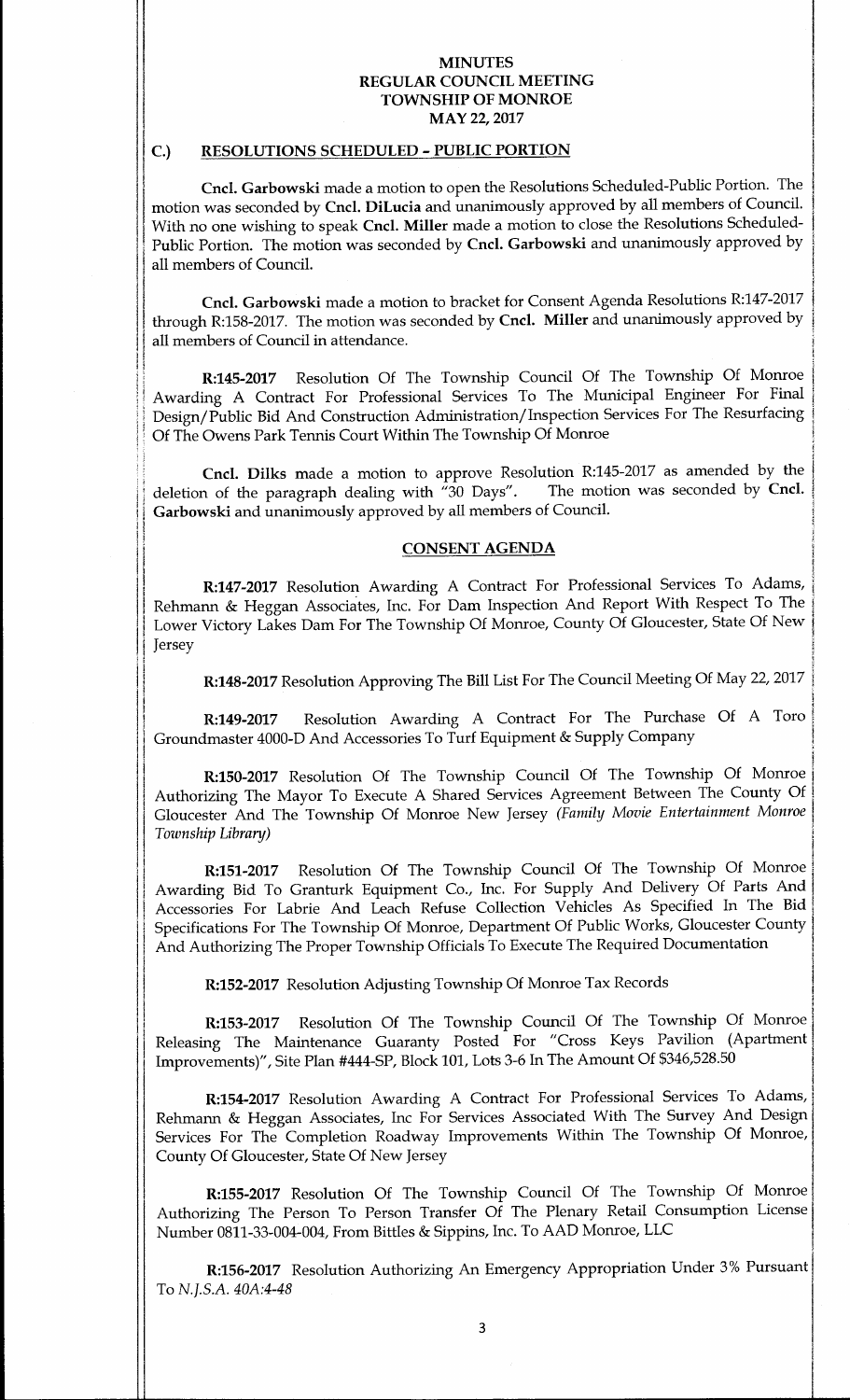#### C.) RESOLUTIONS SCHEDULED - PUBLIC PORTION (cont'd)

R:157-2017 Resolution Authorizing Closed Executive Session Of The Township Council Of The Township Of Monroe To Discuss Empire TF4 Jersey Holdings, LLC Et Al. V. Community Champions, Et Al. Litigation; S&F Gas Works And Block 1703, Lot 6 Potential Litigation; Chapter 65-17 Extension Of Disability Benefits A Personnel Issue

R:158-2017 Resolution Of The Township Council Of The Township Of Monroe Approving The Addition And Deletion Of Bus Stop Locations Within The Township Of Monroe, County Of Gloucester Recommended By The New Jersey Department Of Transportation

Cncl. Garbowski made a motion to approve Resolutions R:147-2017 through R:158-2017. The motion was seconded by Cncl. Marino and unanimously approved by all members of Council.

#### D.) ORDINANCES

s

E

li

ii

Cncl. Pres., Mcllvaine turned this portion of the meeting over to Ordinance Committee Chairman, Cncl. Heffner. Cncl. Garbowski made a motion to open the Public Hearing for seconded by Cncl. Miller and unanimously approved by all members of Council. With no one Ordinances listed on the agenda for Second Reading and Public Hearing. The motion was wishing to speak Cncl. Garbowski made a motion to close the Public Hearing. The motion was seconded by Cncl. Dilks and unanimously approved by all members of Council.

0:21- <sup>2017</sup> An Ordinance Of The Township Council Of The Township Of Monroe To Amend Chapter 94 Of The Code Of The Township Of Monroe, Entitled " Emergency Number Registration"

Second Reading: The above ordinance was published in an official publication for the Township of Monroe. This portion was opened to the public.

Cncl. Garbowski made a motion to approve Ordinance O:21-2017 for Second Reading and Public Hearing. The motion was seconded by Cncl. Miller.

## ROLL CALL VOTE TO APPROVE ORDINANCE O:21-2017 FOR SECOND READING AND PUBLIC HEARING - ALL AYES

Tally: 7 Ayes, 0 Nays, 0 Abstain, 0 Absent. Ordinance O:21-2017 was duly approved for Second Reading and Public Hearing.

0:22-2017 An Ordinance Of The Township Council Of the Township Of Monroe To Amend Chapter 175 Of The Code Of The Township Of Monroe, Entitled "Land Management" Chapter 175-89" Accessory Buildings")

Second Reading: The above ordinance was published in an official publication for the Township of Monroe. This portion was opened to the public.

Cncl. Miller made <sup>a</sup> motion to approve Ordinance 0:22-2017 for Second Reading and Public Hearing. The motion was seconded by Cncl. Dilks.

# ROLL CALL VOTE TO APPROVE ORDINANCE 0:22-2017 FOR SECOND READING AND PUBLIC HEARING- ALL AYES

Tally: 7 Ayes, 0 Nays, 0 Abstain, 0 Absent. Ordinance O:22-2017 was duly approved for Second Reading and Public Hearing.

0:23-2017 An Ordinance To Amend Chapter <sup>65</sup> Of The Code Of The Township Of <sup>1</sup> Monroe Entitled" Personnel Policies"

Second Reading: The above ordinance was published in an official publication for the Township of Monroe. This portion was opened to the public.

Cncl. Miller made <sup>a</sup> motion to approve Ordinance 0:23- <sup>2017</sup> for Second Reading and Public Hearing. The motion was seconded by Cncl. Garbowski.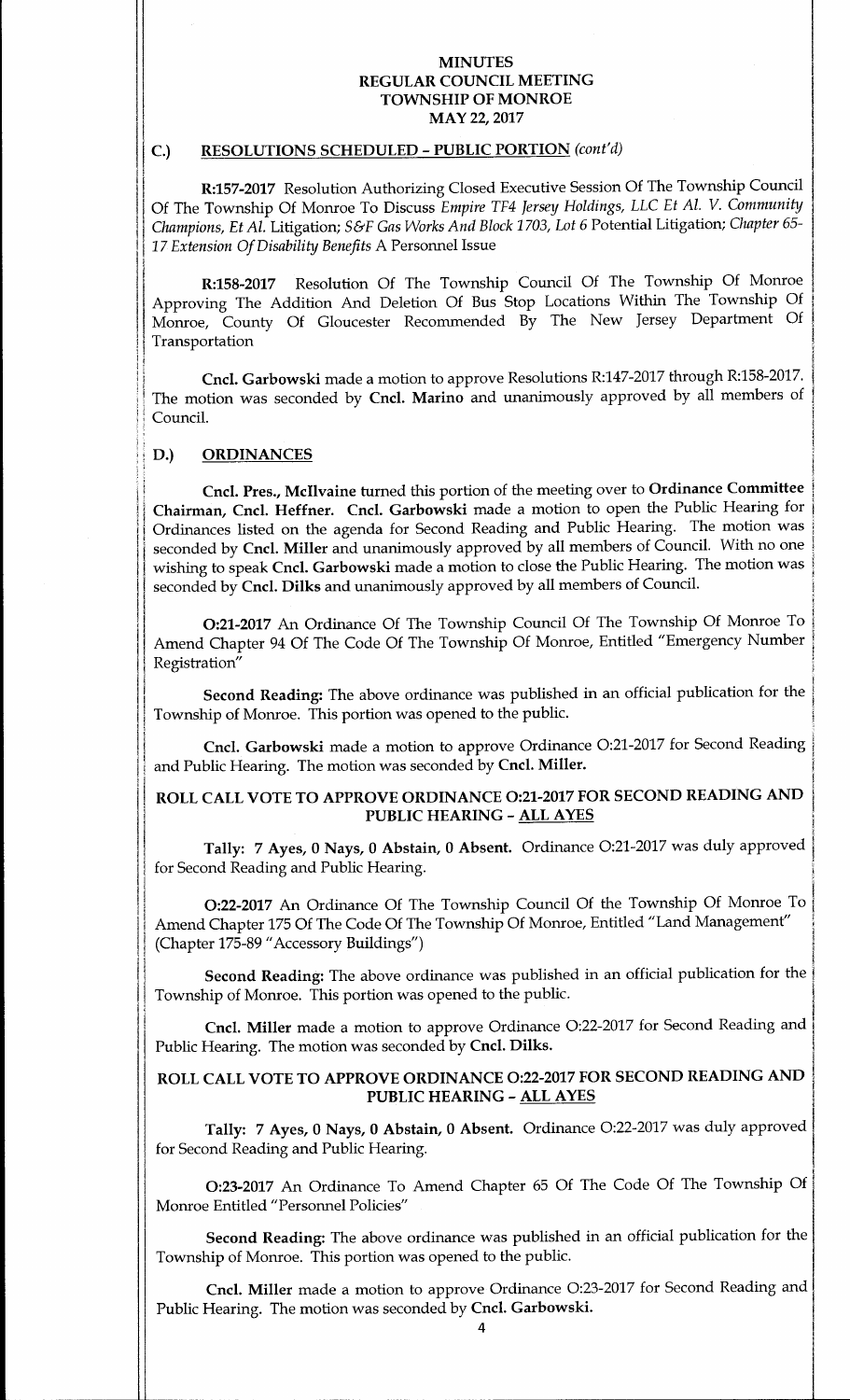# D.) ORDINANCES (cont'd)

sj

3a

# ROLL CALL VOTE TO APPROVE ORDINANCE O:23-2017 FOR SECOND READING AND PUBLIC HEARING - ALL AYES

Tally: 7 Ayes, 0 Nays, 0 Abstain, 0 Absent. Ordinance O:23-2017 was duly approved for Second Reading and Public Hearing.

0:24-2017 An Ordinance Of The Township Council Of The Township Of Monroe To Amend Chapter 74 Of The Code Of The Township Of Monroe, Entitled "Fees"

Second Reading: The above ordinance was published in an official publication for the <sup>1</sup> Township of Monroe. This portion was opened to the public.

Cncl. Miller made <sup>a</sup> motion to approve Ordinance 0:24- <sup>2017</sup> for Second Reading and Public Hearing. The motion was seconded by Cncl. Dilks.

# ROLL CALL VOTE TO APPROVE ORDINANCE 0:24-2017 FOR SECOND READING AND PUBLIC HEARING - ALL AYES

Tally: <sup>7</sup> Ayes, 0 Nays, 0 Abstain, <sup>0</sup> Absent. Ordinance 0:24-2017 was duly approved for Second Reading and Public Hearing.

0:25-2017 An Ordinance Of The Township Council Of The Township Of Monroe To Amend Chapter 162 Of The Code Of The Township Of Monroe, Entitled "Housing Standards"

Second Reading: The above ordinance was published in an official publication for the Township of Monroe. This portion was opened to the public.

Cncl. Garbowski made a motion to approve Ordinance O:25-2017 for Second Reading and Public Hearing. The motion was seconded by Cncl. Miller.

# ROLL CALL VOTE TO APPROVE ORDINANCE O:25-2017 FOR SECOND READING AND PUBLIC HEARING- ALL AYES

Tally: 7 Ayes, 0 Nays, 0 Abstain, 0 Absent. Ordinance O:25-2017 was duly approved for Second Reading and Public Hearing.

0:26-2017 An Ordinance Of The Township Council Of The Township Of Monroe Appropriating A Sum Not To Exceed \$20,000.00 For Professional Services Related To The Resurfacing Of The Tennis Court(s) At Owens Park Within The Township Of Monroe

First Reading: A copy of this ordinance was posted on the bulletin board at the Municipal Complex. Additional copies were made available to the public.

Cncl. Heffner questioned since ARH reduced the cost to \$15, 000.00 should the amount in this ordinance be changed to reflect that. Business Administrator, Kevin Heydel replied no, the \$5,000.00 will be cushion for the project. He suggested removing the language " not to exceed \$20,000.00" because this money is a partial of the overall cost of the project. These funds will be used for the construction of the project not for the engineering fees. Mr. Heydel went on to explain Parks and Recreation submitted a construction estimate of \$54,000.00 to resurface the tennis courts but that did not include the engineering which initially came in at \$19,000.00. That amount was brought down to \$14,500.00 but there was no money for engineering so he used funds from Capital to cover those cost and this money will be used to supplement the construction costs.

Cncl. Miller made a motion to approve Ordinance O:26-2017 for First Reading and Publication. The motion was seconded by Cncl. Dilks and unanimously approved by all members of Council.

#### E.) REPORTS AND OTHER MATTERS

Cncl. DiLucia reported he attended the MMUA Meeting and the Board approved their 2017 budget.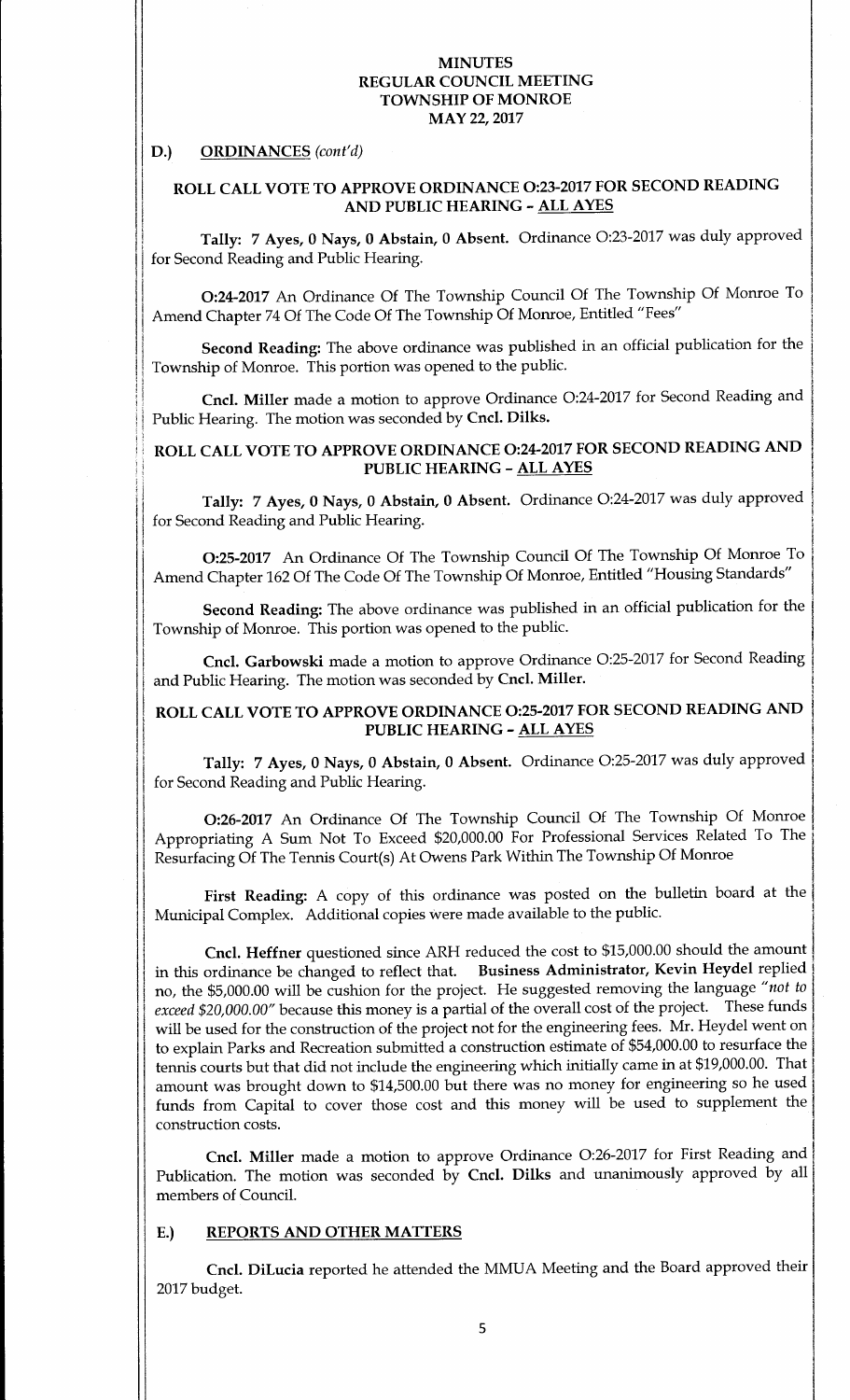#### E.) REPORTS AND OTHER MATTERS (cont'd)

E

Cncl. Garbowski extended best wishes for <sup>a</sup> safe and happy Memorial Day and urged everyone to attend the Memorial Day Parade on Monday, May 29<sup>th</sup>.

Cncl. Heffner reported he attended the Holiday City Veteran's Memorial Day Ceremonies on May 13th. The attendance was light but he assumed that was because it was raining heavily. He added hopefully people will attend the Memorial Day Parade to show the veterans we appreciate their service. He reported the Music Festival will be held Saturday, June  $3<sup>rd</sup>$  beginning at 5:00 PM. There will be vendors, rides for the kids and some great music with the "Heartbeats" as headliner. Cncl. Heffner reported on May  $9<sup>th</sup>$  a hellacious motor vehicle Cncl. Heffner reported on May 9<sup>th</sup> a hellacious motor vehicle accident occurred on the Black Horse Pike across from him so he and his son were the first ones there. Five people were involved in the accident and unfortunately two of them did not survive. Cncl. Heffner praised the amazing response from Cecil Fire, Monroe Ambulance, Williamstown Fire and the Police Department. He noted sometimes we criticize slow response times but we had four ambulances there and just to watch the professionalism from all the entities made him proud. He added the money spent for these volunteer organizations is very well spent and these ladies and gentlemen deserve every accolade they get and he could not have been any prouder of their performance that night.

Cncl. Marino reported he attended the Economic Development Committee Meeting on May 15th. A representative from the Economic Development Authority was in attendance to let everyone know how businesses established for at least <sup>a</sup> year could receive funding. Restaurants are not recommended for the program but any other businesses can apply through the Gloucester County Economic Development Authority website. The Committee also discussed moving forward the Tax Card Program and the RFP to try to hire someone to handle the program. Cncl. Marino also reported attending the Board of Education Meeting where Arawak was awarded a vending contract.

Cncl. Miller reported he and the Mayor had the opportunity to attend two ribbon cutting ceremonies, one for Pho City, located on Berlin Cross Keys Road serving traditional pho and Vietnamese food and Anytime Fitness located on Route 322. Cncl. Miller also reported he attended along with Deputy Mayor Potopchuk a Shop Rite Ceremony honoring six local heroes/ veterans and that on Saturday June 24th the Williamstown Fire Company will be holding <sup>a</sup> fund raiser to benefit Max Janofsky and his family to help with their ongoing medical bills. He reported the Municipal Alliance Commission is holding " Hidden in Plain Site" at the Williamstown High School on May 23rd. The Alliance Commission has been taking this program to other communities and he extended appreciation to Michelle Perez and the other volunteers for providing information to parents regarding drug abuse. Cncl. Miller reported attending the Bloom Festival at the Autumn Lake Winery, which just received approval for a 3700 square foot facility/ tasting room that should be opening sometime in the fall.

Mayor Teefy reported during the Rt. 322 repaving project the State has put in handicap curbing that goes nowhere at the intersection of Rt. 322 and Fries Mill Road. They did this without telling the township or county and no one agrees with it. Senator Madden is fighting it<br>from his end and residents can call the State at 856-905-1946 to object to this. The township is from his end and residents can call the State at 856-905-1946 to object to this. still moving forward with our plans to widen the intersection and that would take out the curbs they are putting in. A meeting is scheduled Wednesday at 8:00 am with the engineers and the MMUA to review the final specs of the plan and hopefully they will be submitted to the State for their final approval within the next two weeks. Senator Madden and Senator Sweeney are helping us with this project so money will be coming from the State to get this project moving<br>hopefully by fall. The Mayor reported May 22<sup>nd</sup> through May 26<sup>th</sup> is National EMS Week and The Mayor reported May 22<sup>nd</sup> through May 26<sup>th</sup> is National EMS Week and the Monroe Township Ambulance Association will be holding EMS Night on Tuesday, May<br>23<sup>rd</sup>. The Mayor commended the emergency service organizations for the outstanding job they The Mayor commended the emergency service organizations for the outstanding job they did at the motor vehicle accident on the pike. He reported Anytime Fitness located on Route 322 is open all hours so people can workout at any time. The facility has security cameras and<br>is being monitored by COPS Monitoring, which is across the street. He wished everyone a is being monitored by COPS Monitoring, which is across the street. Happy Memorial Day and urged everyone to come out and support the veterans during the parade.

Cncl. Pres., Mcllvaine pleaded with residents who normally attend the Halloween Parade to come out and support our veterans on Memorial Day.